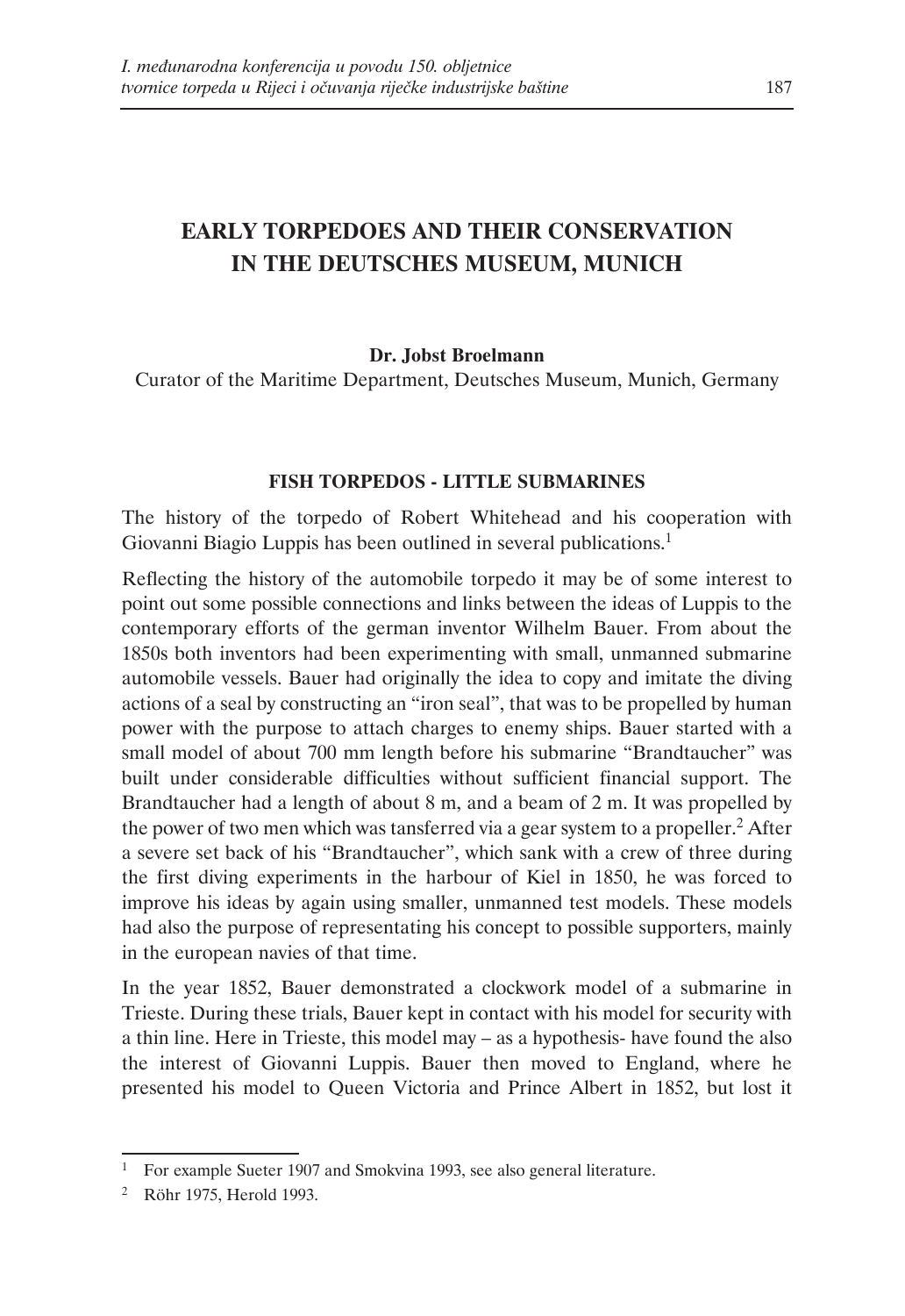during the trials as the security line was torn. With the help and support of the Queen, Bauer returned to Munich and built a third model, which has survivend and now is being kept at the Deutsches Museum. (Fig  $1.2$ )<sup>3</sup>

This model allows the comparison with the concept of Luppis (Fig 3,4). Luppis intention was not to develop a submarine, which was intended to return home after the application of a charge to a enemy vessel, but to design a self propelled "one-way" vessel, which was destroyed during the action of delivering the charge.

The outer appearance of both vessels shows the use of a streamline hull shape, generally used in ship design with a likely adaption of the natural form of fishes. This ressemblance between the two designs thus can be expected quite naturally. Further, the fact that both vessels were driven by a clockwork motor working a propeller at the stern, reflects the contemporary state of the art of mechanical propulsion.

Yet, there is one special device, which deserves our interest. From the experience of being trapped in a sunken submarine, Bauer had designed an automatic device to release ballast as soon as the vessel touched ground. It consisted of a lever at the lower part of the model, which, when triggered by grounding, via several links released metal ballast kept in a double row of compartments inside the vessel.<sup>4</sup> (Which also shows, that Bauer originally was not a naval architect, as a loose ballast keel would have been a simpler solution to this problem.)

A quite similar triggering device was used by Luppis at the bow of his model, though with another function. Yet the similarity of using such a rather uncommon lever system points to a possible connection of Bauer and Luppis.

This hypothesis of a link between Bauer and Luppis work is not raised for considerations of priorities, but of possible communication networks between inventors of new devices and weapons of military interest, which always were in the dilemma of either secrecy or the need to propagate their ideas to a possible "consumer" on the other side. This problem repeatedly occurred in the history of the torpedo, like between Whitehead and Schwartzkopff, as will be shown later. With regards to the relation of the concepts of Bauer and Luppis, the submarine that Bauer had intended, would have been unsuccessful in the end without the torpedo which was achieved by Luppis and finally Whitehead; a combination which proved its terrible efficiency in the first world war.

Bauer died in 1875, before one of the main problem of a successful submarine, an efficient propulsion engine, was solved.

DM Inv. Nr. 74463.

<sup>4</sup> Broelmann, Jobst: Der "eiserne Seehund" - oder das U-Boot im Vertreterkoffer. In: Meisterwerke aus dem Deutschen Museum, Bd. 3. München 2000, S. 8-11.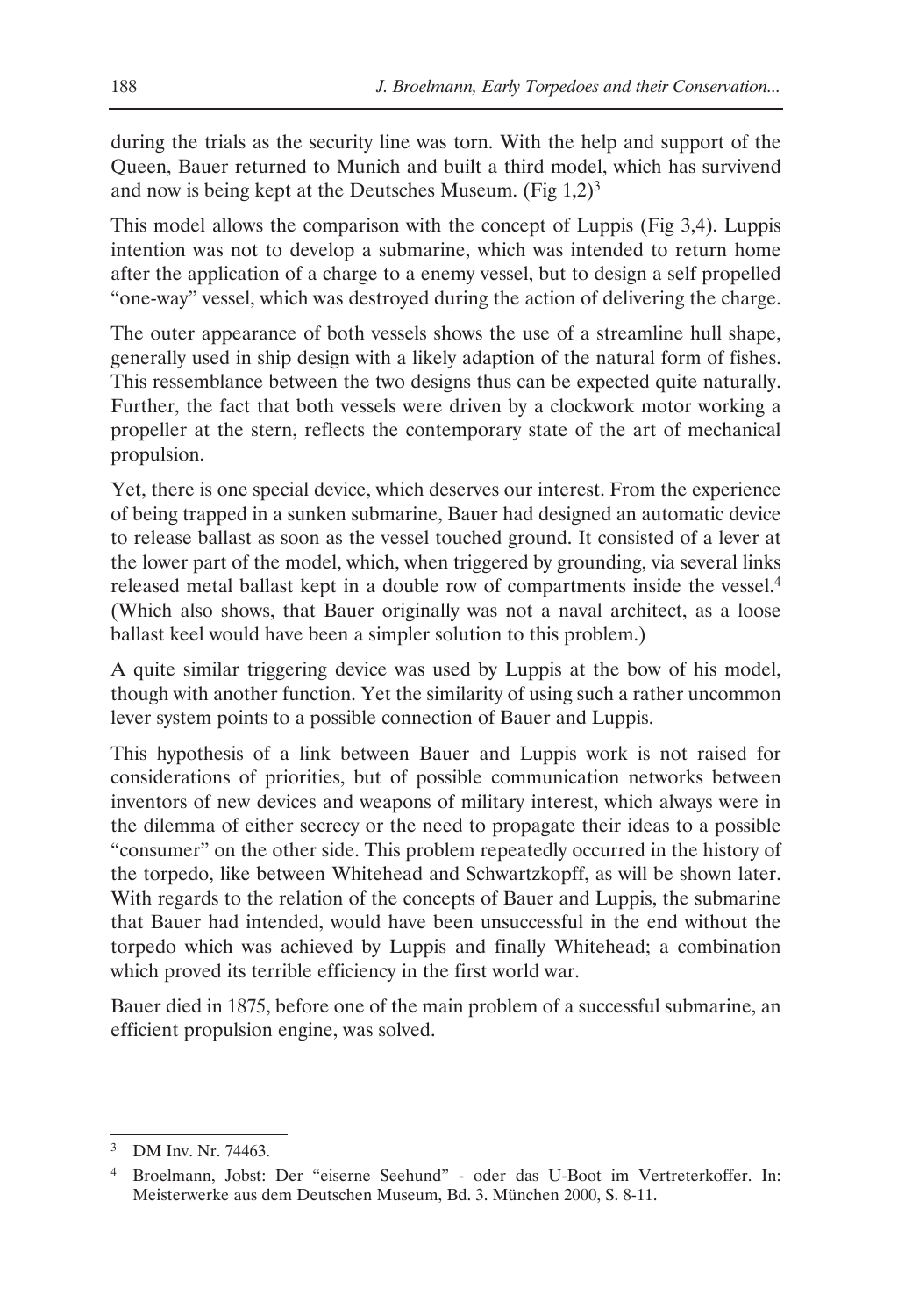

Fig 1 : Wilhelm Bauers functional model of a submarine, the upper watertight service hatch is lifted open



Fig 2 : Closeup of the ballast trigger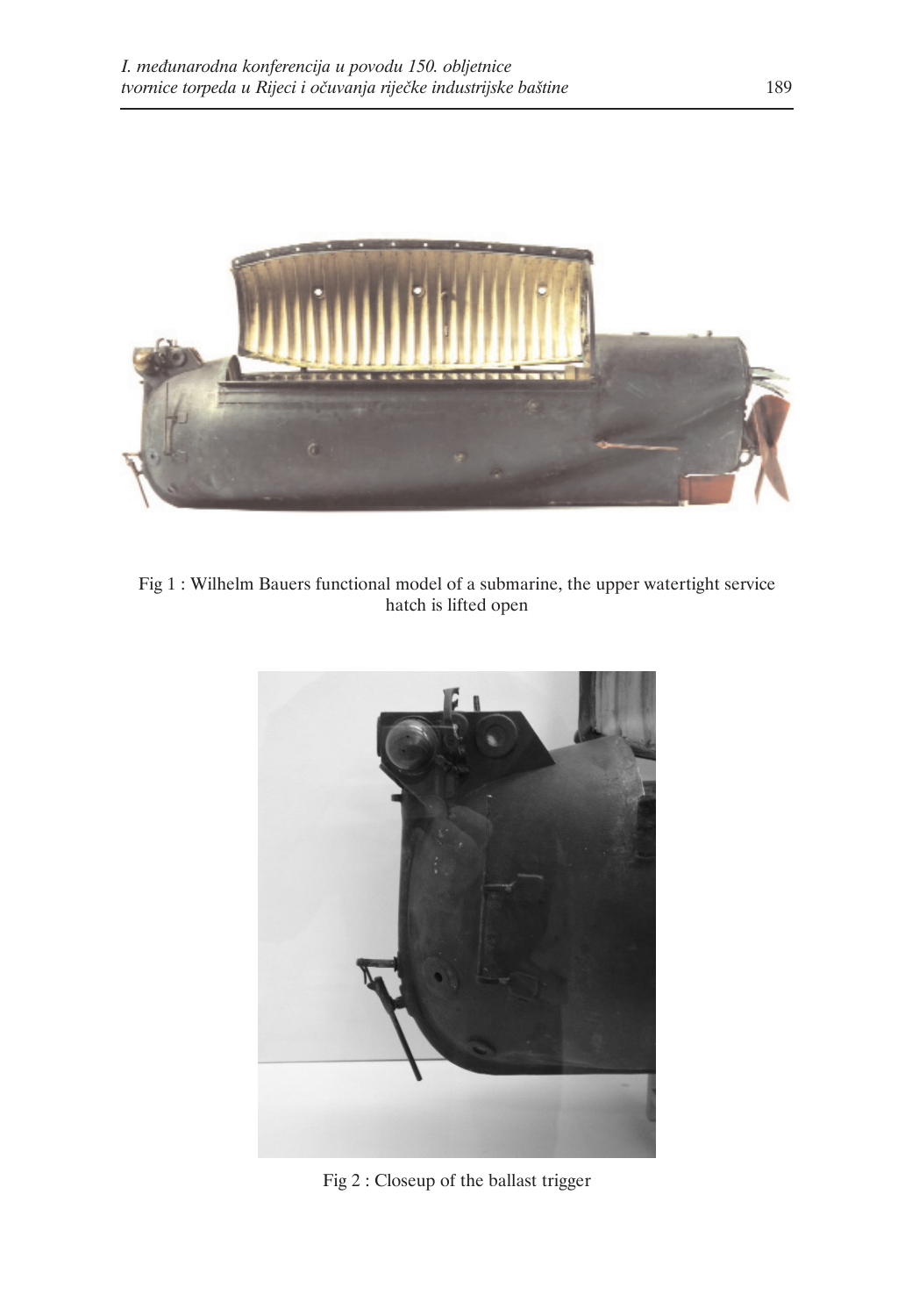

Fig 3 : Model of Luppis (1), on top a 16 inch torpedo, 1870 (3); Sueter 1908, 294.



Fig 4: Torpedo workshops in Eckernförde. Rössler 1984.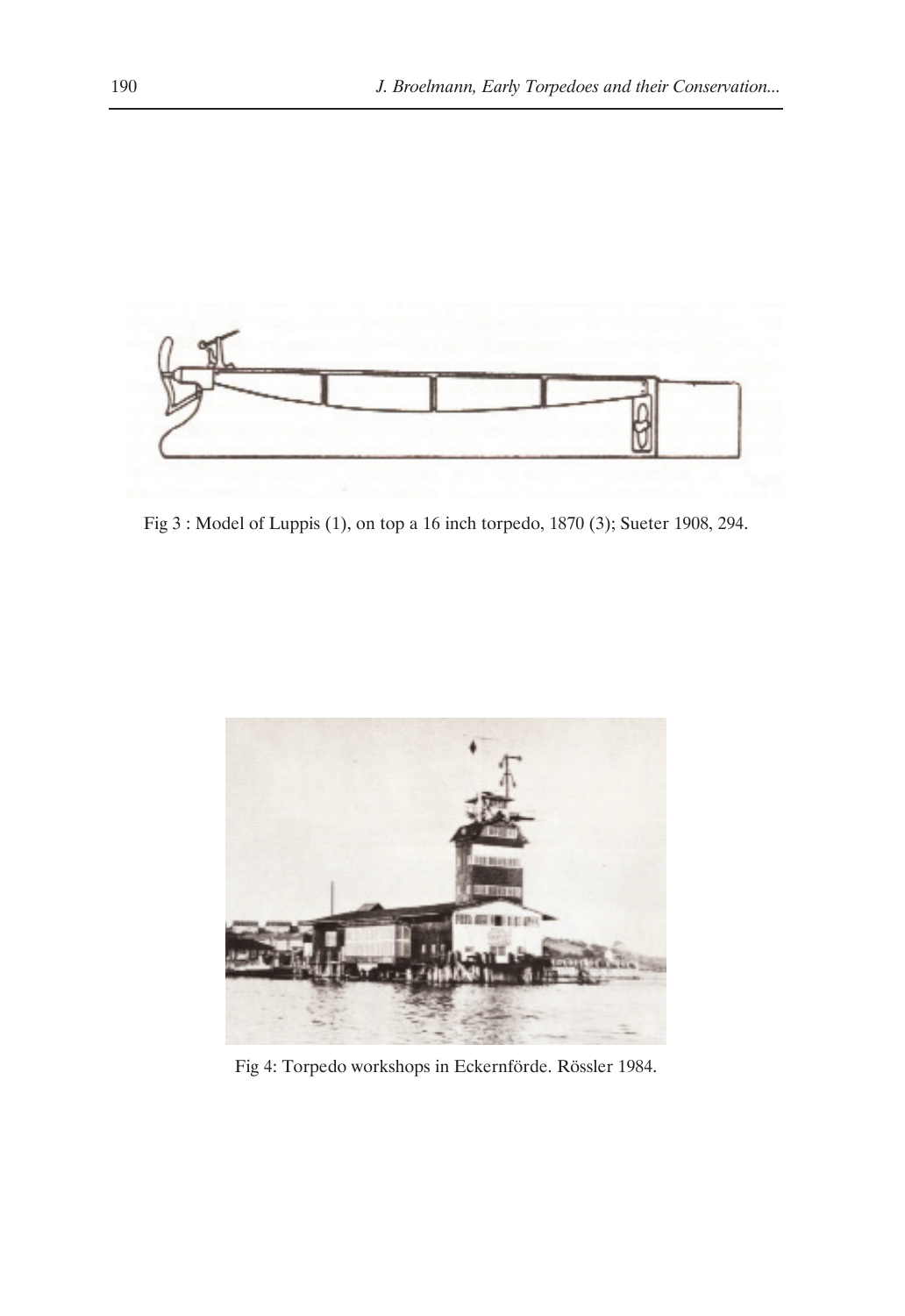# **THE WHITEHEAD TORPEDO IM GERMANY**

By this time, about 1873 Whitehead had successfully taken up the development of Luppis in buildung such an unmanned, "selfdestroying submarine" and had offered this torpedo to the navies of Great Britain and Germany. The German Navy bought the specimen, which had been demonstrated personally by Whitehead in Wilhelmshaven. (Type Fiume Standard 1872, caliber 35 cm)<sup>5</sup>. Subsequently the commander of the German Navy, von Stosch, ordered 100 torpedoes of an improved type, which was a considerable boost for Whiteheads young factory in Fiume. These torpedoes of the type Fiume Mk I were delivered from 1876 and were classified in the German Navy as C/74 type, their caliber still 35 cm.

The further development of the torpedo and a spezialised carrier for this weapon, the torpedoboat, in Germany is linked with the name of Alfred von Tirpitz, (1849- 1930), later German Grand Admiral. His influence on German naval policy began with his study of the potential of the recently invented torpedo and his consequent appointment in 1871 as chief of the torpedo division of the navy ministry.

From 1878 to 1880 he was commander of the special ship "Zieten", which was the first vessel to be equipped with torpedo launch tubes, and from 1881 till 1884 commander of the torpedo training vessel "Blücher". Finally, in the years 1885 till 1886 Tirpitz was in charge of the torpedo affairs of the admiralty and leader of torpedoboat flotillas.

Soon it was realised that the torpedos delivered by Whitehead in their state of early development showed poor results and proved unsatisfactory. Tirpitz during a visit to Fiume in 1877, where he saw the manufacturing of torpedos at its original site, and where he also met Robert Whitehead, negotiated that only half of the amount of torpedoes ordered earlier on had to be bought by the German Navy.6 This was not a serious problem for Whitehead, as the general demand in other Navies had grown very quick. Tirpitz from now on turned to a national development with own improvements and production of torpedoes.

To take up own experiments and developments, suitable torpedo test facilities with shooting ranges were installed in Wilhelmshaven and Friedrichsort near Kiel, later also in Eckerförde, north of Kiel. The outline of the shootimg range in Eckernförde (Fig 5) shows some similarities with the torpedoinstallations in Fiume.

An independent german production of torpedoes was taken up by Louis Schwartzkopff, who had also visited the works in Fiume.There were rumours that Schwartzkopff had tried to get access to Whiteheads blueprints, but a study of the

<sup>5</sup> Rössler 1984,15

<sup>6</sup> Rössler 1984,18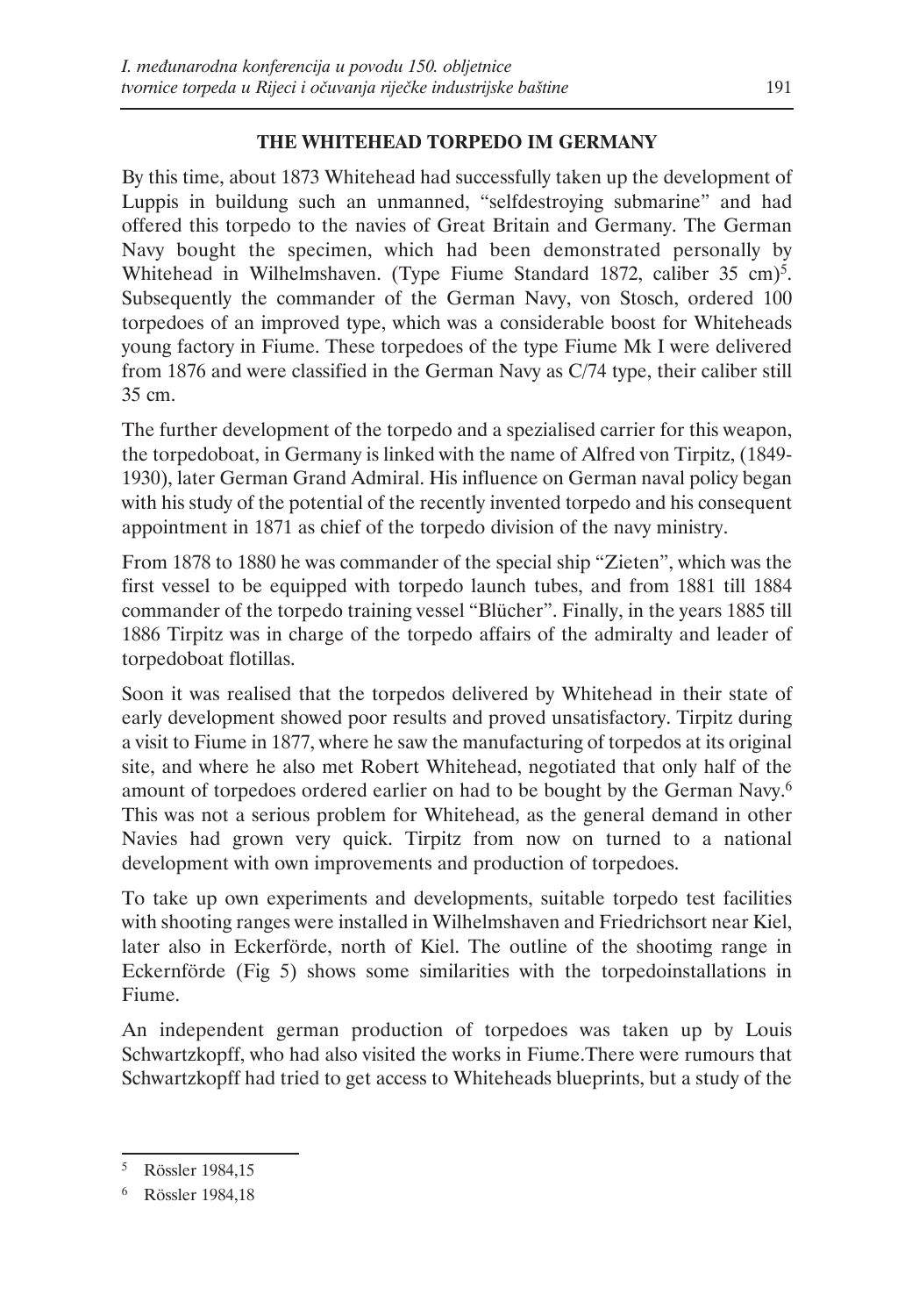international accessible Whitehead torpedoes themselves would have been a much simper and more appropriate approach for Schwartzkopff.

The main feature, that distinguished the Schwartzkopff torpedos now from those of Whitehead was the use of phosphor-bronze for the outer shell instead of steel, which was to subject to corrosion and demanded a lot of maintenance work. Apart from this item, the first Schwartzkopff torpedo proved inferior to the actual Whitehead types and the german firm, now Berliner Maschinenbau AG, had to untertake improvements in cooperation with the navy torpedo laboratories in Friedrichsort. As a result of this, new types were delivered to the German navy in 1883/84, of the type C/84.

In 1888 the C/84 type was improved to the C/84A type. Using fuller lines of its body, the displacement and thus weight and charge could be increased. Also alterations of the engine led to a increase in speed beyond 24 knots. (Other specifications are given in table I). This type of torpedo is also kept in the Deutsches Museum.

As the speed and the range of the torpedoes were increased continuously, an increase of the calibre was necessary, with a new calibre of 50 cm (19,7 in) of the G/7 type with a length of 7 m.

| Type          | C/84A            | C/03             | G <sub>7</sub>   |
|---------------|------------------|------------------|------------------|
| Year          | 1888             | 1903             | about 1910       |
| Calibre       | $350 \text{ mm}$ | $450 \text{ mm}$ | $500 \text{ mm}$ |
| Length        | $4652,5$ mm      | 5159mm           | 7020 mm          |
| Engine power  | $25,2$ hp        |                  | $72/120$ hp      |
| Range/speed   |                  | 3000/26          | 9300/27          |
| (meter/knots) |                  |                  | 4000/37          |

Table I 7

Around the turn to the 20<sup>th</sup> century, the arms race between the torpedo and its typical carrier, the torpedo boat, and the means of their defense by big warships had turned in favour of the latter.<sup>8</sup> Innovations such as searchlights, torpedoboat destroyers and rapid fire guns limited the effectiveness of the torpedoboats and the torpedo its elf. This situation coincided with the appearance of a basically reliable submarine, which after the earlier, but unsuccessful attempts of Wilhelm Bauer, had yet not been favoured by Tirpitz. Thus, around 1900, other nations like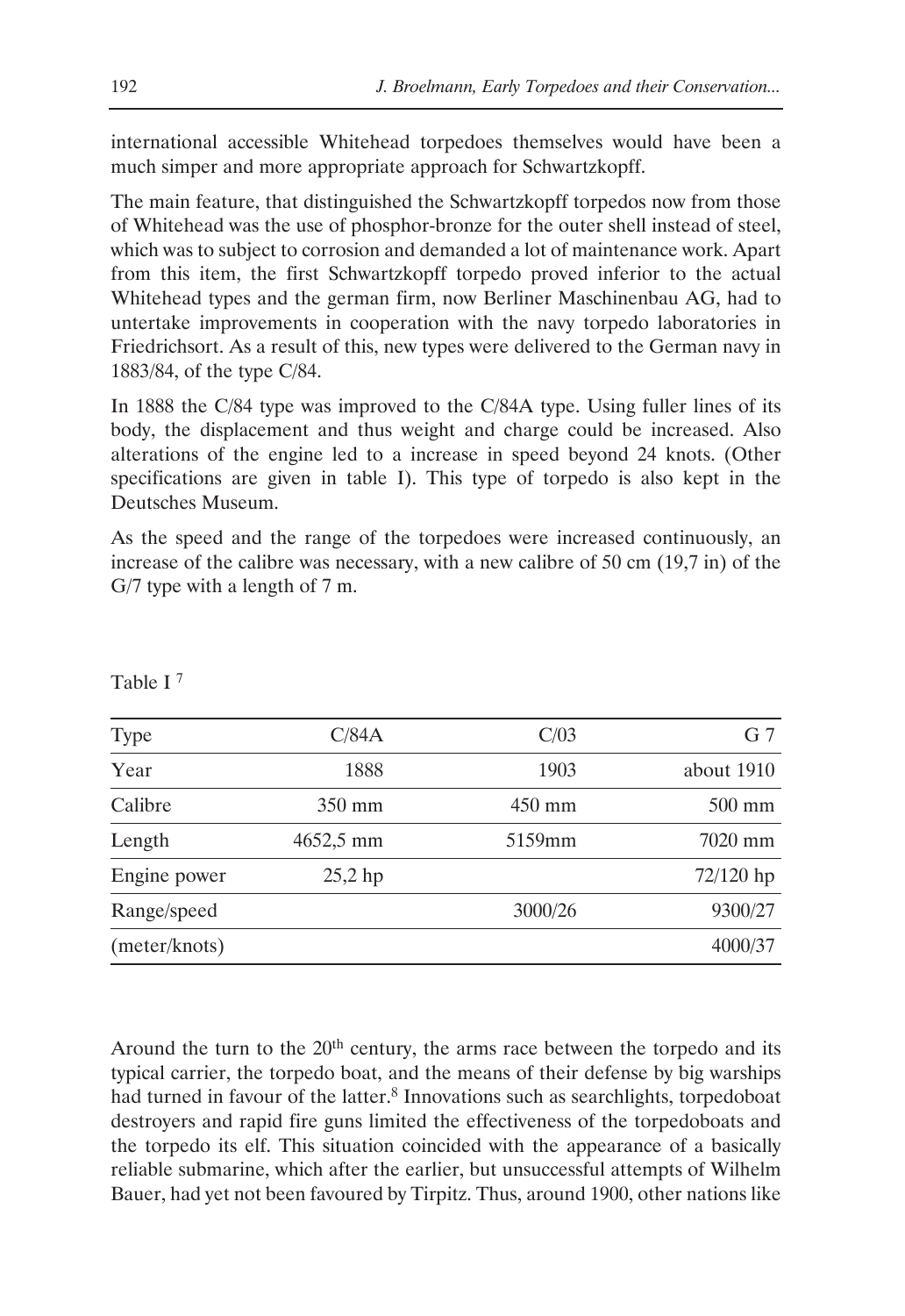France were well ahead and leading in the development of submarines, while the German navy hesitated to accept the submarine as a serious weapon. The initiative came from industrials like Krupp, who, in cooperation with a foreign engineer, built two experimental type submarines, which after trials were sold to Russia. Finally, the German navy had to join, and Krupps yard "Germania" received the order to build the first submarine of the navy, "U 1".<sup>9</sup> This boat was equipped with one 45 cm torpedo tube in the bow and altogether three torpedoes, but from "U 19" the equipment was updated to the 50 cm caliber.

## **CONSERVATION OF TORPEDOES IN GERMAN MUSEUMS SINCE ABOUT 1900**

The importance of building a fleet and rising a seapower at the beginning of the 20<sup>th</sup> century was reflected in the internal propaganda of the German Kaiserreich, its influence and education of the public and institutions like a maritime museum in the capital of Berlin. Here, the Museum für Meereskunde, opened in 1906. As emperor Wilhelm II, an enthusiast in naval affairs himself, had ordered all outdated or useless navy material to be collected in this museum, a number of the earlier torpedoe types were on display and made public at this rather early stage. Among these was the first Whitehead torpedo which had been demonstrated in Germany.10

Even in Munich, far away from any coast, the naval armament played a mayor role in public institutions.To win the interest of the emperor and funding of the Reich, the founder of the Deutsches Museum in Munich, Oskar von Miller, was quite aware to meet these imperial interests. Thus, he persuaded Kaiser Wilhelm to donate as a present of his Majesty a big elaborate cut away model of one of the latest battleships, named "Rheinland". (While this model was destroyed during World War II, another model of an equal elaborate style can be seen presently in the Vienna Military Museum.) Among the other systematic acquisition of maritime collection pieces like ship models, navigational instruments or weapons, the first mentions of torpeodos in the museums inventory books appear in the year of 1906. These torpedos donated then were obviously outdated for the purposes of the Torpedo Inspection of the Navy.

Following the didactical concept, according to which the function of every engine or museums artefact had to be explained to an ordinary visitor as a layman, the museums curator planned to prepare a cutaway from the torpedos, but the torpedo experts argued that essential parts woud be destroyed by cutting it

<sup>7</sup> Rössler 1984

<sup>8</sup> Techel 52

<sup>9</sup> Broelmann, Jobst: U 1 – die unsichtbare Waffe. In: Circa 1903. Artefakte in der Gründungszeit des Deutschen Museums. Ulf Hashagen ; Oskar Blumtritt; Helmuth Trischler (Hrsg.) Abhandlungen und Berichte/ Deutsches Museum: Neue Folge; 19; München 2003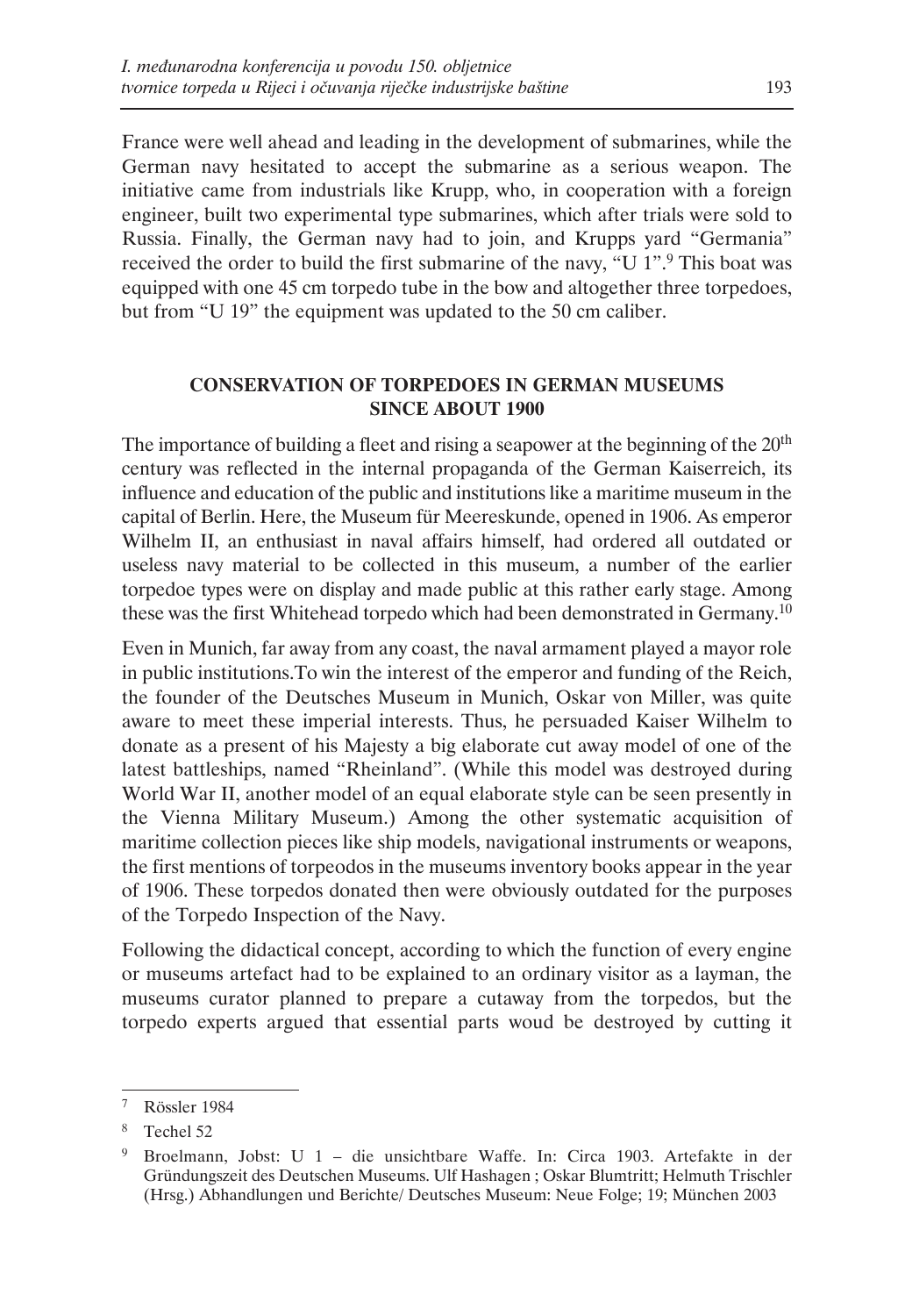lengthwise and suggested to use only some smaller openings in the outer skin of the torpedo, as they are still to be seen today. The mounting of the C/84A torpedo on top of a launching tube due to the restrictions of space in the museum represented a rather untypical view, though. (Fig 6)

After the first world war, Oskar von Miller seized the opportunity to save the veteran "U 1" for his museum and from the fate of being scrapped, according to the general orders of the Allies. In a rather tedious action, this 44 m submarine was brought to Munich and reconstructed in the museums basement. Again using the cut-up demonstration technique, it shows the torpedo installations in the bow section.

While the Meereskundemuseum in Berlin was destroyed and dissolved after the second world war, the torpedos in the Deutsches Museum have been kept. Finally, following the reunion of western and eastern parts of Germany in the 1990s, another institution worth mentioning für their torpedo collection is the Army museum in Dresden.

#### **LITERATURE**

- Anon.: The Whitehead Torpedo Works at Fiume. Engineering Sept. 20.,1901, S. 395, 398-401. Armstrong, G.E., Torpedos and Torpedo-Vessels. London 1896.
- Bethell, Peter, The Development of the Torpedo. Engineering. May 25, 1945, P. 403 ff.
- Bilzer, Franz F., Die Torpedoboote der k.u.k. Kriegsmarine von 1875-1918. Graz 1984.

Bodo Herzog: 60 Jahre deutsche UBoote. 1906-1966. München 1968;

- Braun, Theodor, Die Kindheit des fünfundsiebzigjährigen Torpedos. Marine Rundschau Jg 40, 1935, S. 503-512.
- F. Forest/H. Noalhat: Les Bateaux Sous-Marins. Paris 1900, Bd. Historique, S.78 u. S.340.

Herold, Klaus: Der Kieler Brandtaucher. Bonn 1993.

- Jane, Fred. T., The Torpedo in Peace and War. London 1898.
- Kaiserliche Admiralität, ed., Torpedo C/84 mit Zubehör. Berlin 1887
- Ludwig Hauff: Die unterseeische Schifffahrt, erfunden und ausgeführt von Wilhelm Bauer, früher Artillerie-Unteroffizier, später k. russ. Submarine-Ingenieur. Bamberg 1859.

M(axime) Laubeuf: Sous-Marins et Submersibles. Paris 1915

- Museum für Verkehr und Technik (Hrsg.): Aufgetaucht. Das Institut und Museum für Meereskunde im Museum für Verkehr und Technik Berlin. Berlin 1996.
- Röhr, Albert: Wilhelm Bauer Ein Erfinderschicksal. Deutsches Museum, Abhandlungen und Berichte, 43. Jg.,1975, H. 1.

<sup>10</sup> Most of this inventory was destroyed during World War II. In 2003 a new maritime department will be opened in the Deutsches Technikmuseum in Berlin, which claims to be the legal successor of the earlier Meereskundemuseum.

<sup>11</sup> DM Archive, Picture 856, 31392.

<sup>&</sup>lt;sup>12</sup> DM Archive, Picture 50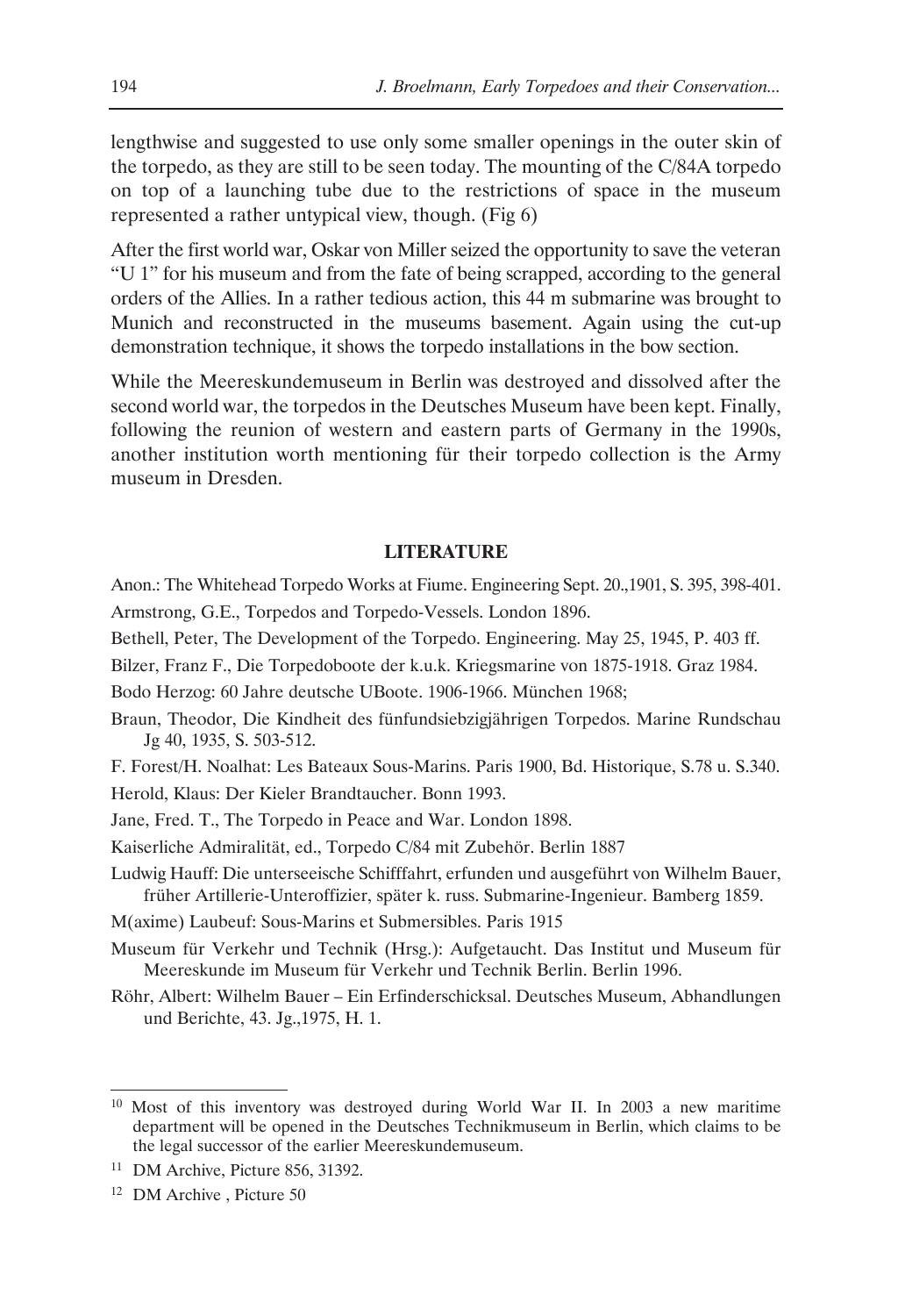

Fig 5: Torpedo C/84A, on top of a lancing tube (built by Whitehead, date unknown) with Torpedo C 77.<sup>11</sup>



Fig 6: Torpedotubes in the submarine "U 1" , 1906. One tube was used for lancing, the other two were kept for the storage of torpedos of the C03 type.12